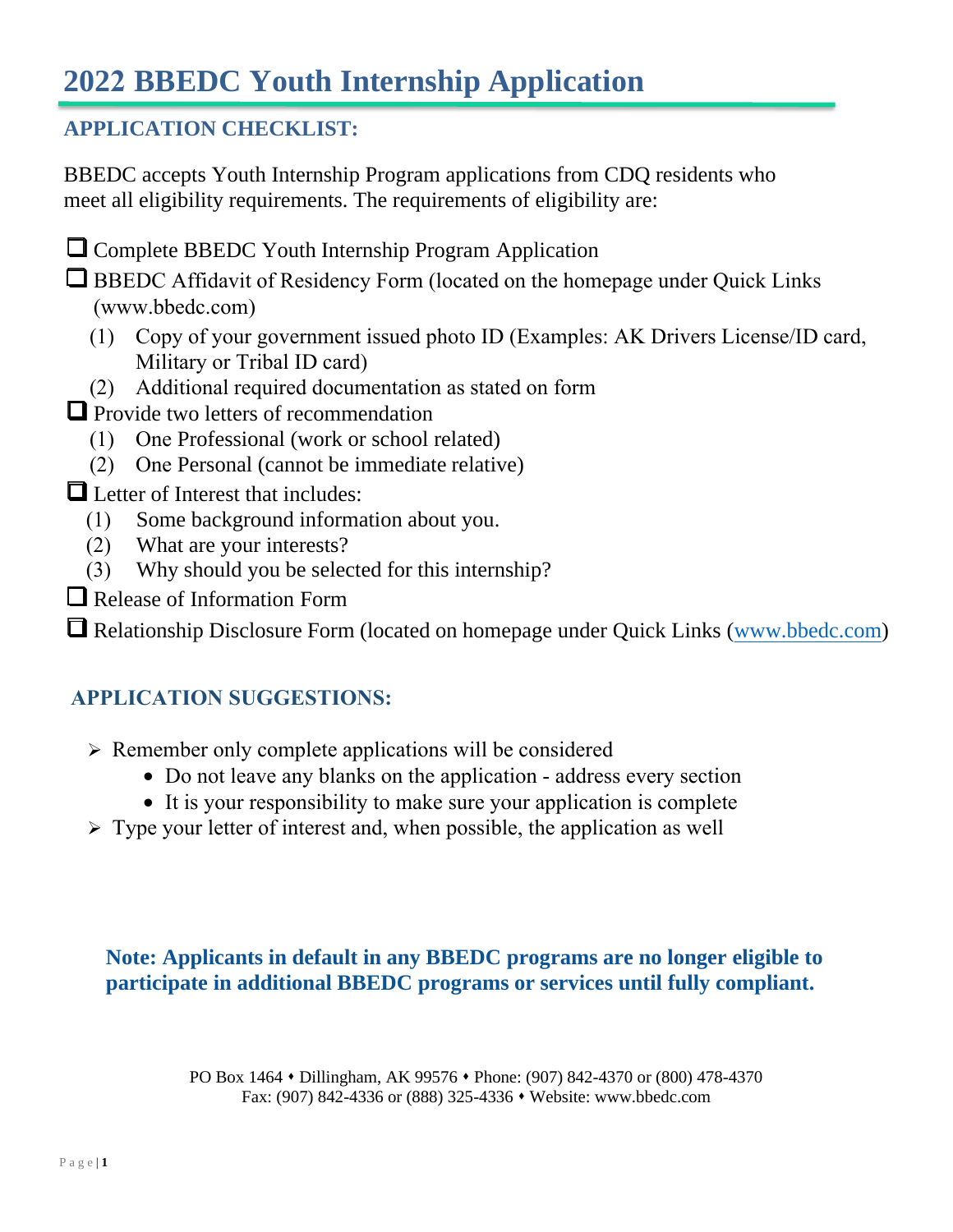| Position(s) applying for: $\Box$      |                |                                                              |                |                      |
|---------------------------------------|----------------|--------------------------------------------------------------|----------------|----------------------|
| How did you learn about this program? |                | Liaison Website BBEDC Program<br>Other<br>Directory<br>Staff | Describe Other |                      |
| Last Name:                            | First Name:    |                                                              | MI:            | Date of Application: |
| Address:                              | City           | <b>State</b>                                                 | Zip Code       | Home Phone Number:   |
| Birth date:                           | Email Address: |                                                              |                | Cell Phone Number:   |

## *Employment History*

| <b>Last or Present Employer:</b> |                               | <b>Nature of Business:</b> | Job Title:                       |
|----------------------------------|-------------------------------|----------------------------|----------------------------------|
| Address:                         |                               | Phone Number:              | Brief Description of Job Duties: |
| City                             | State                         | Zip Code                   |                                  |
| Supervisor's Name:               |                               | Phone Number:              |                                  |
| <b>Base Salary:</b>              | Dates Worked:<br>From: $\_\_$ | $\Gamma$ To: $\Gamma$      | Reason for Leaving:              |
| <b>Past Employer:</b>            |                               | <b>Nature of Business:</b> | Job Title:                       |
| Address:                         |                               | Phone Number:              | Brief Description of Job Duties: |
| City                             | State                         | Zip Code                   |                                  |
| Supervisor's Name:               |                               | Phone Number:              |                                  |
| <b>Base Salary:</b>              | Dates Worked:<br>From: $\_\_$ | To:                        | Reason for Leaving:              |

## *Educational History*

| <b>School Name</b> | City/State | <b>Dates Attended</b><br><b>From</b><br>To | <b>Graduation Date</b> |
|--------------------|------------|--------------------------------------------|------------------------|
| <b>High School</b> |            |                                            |                        |

PO Box 1464 • Dillingham, AK 99576 • Phone: (907) 842-4370 or (800) 478-4370 Fax: (907) 842-4336 or (888) 325-4336 ⬧ Website: www.bbedc.com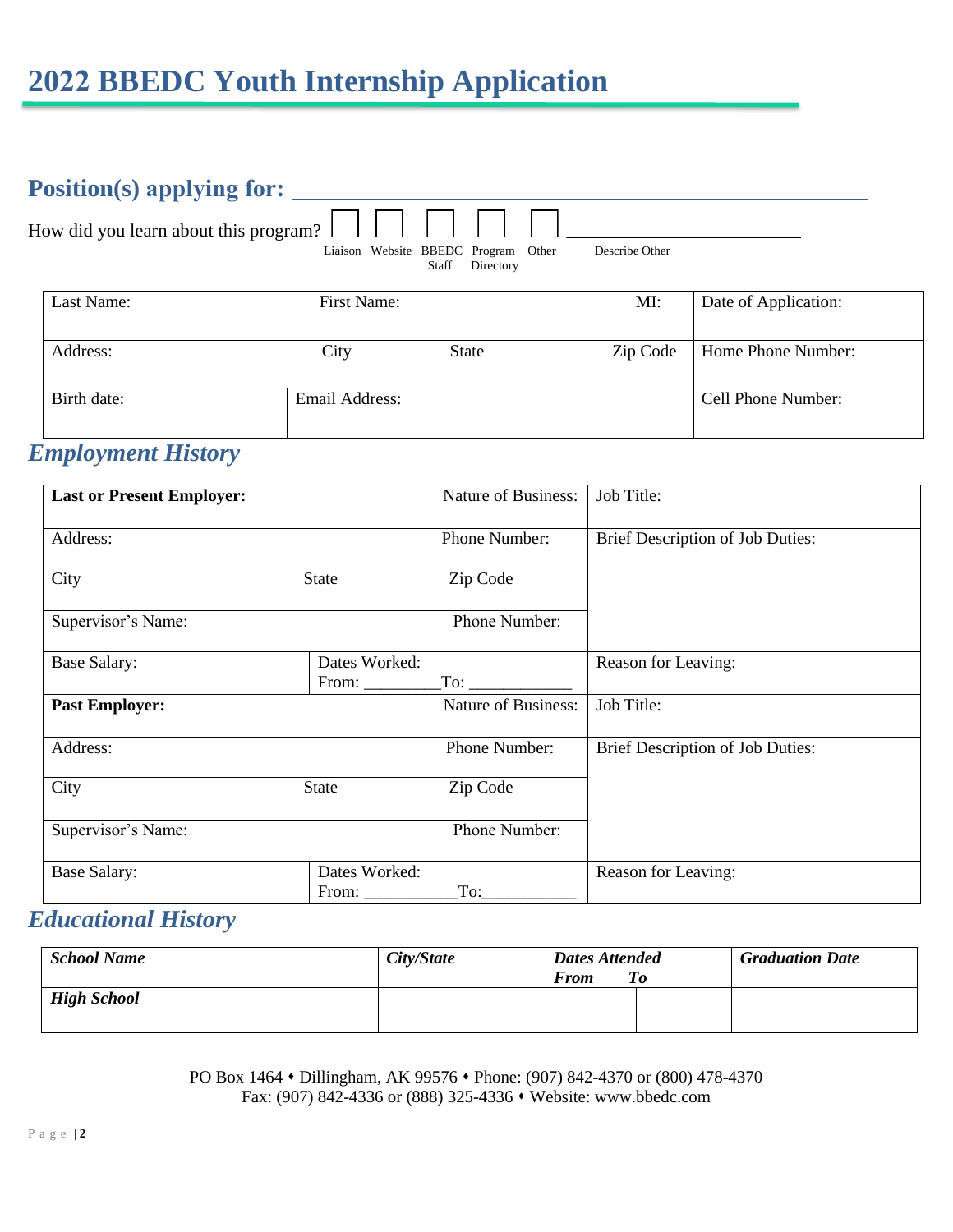### *Outside Activities*

*School Activities / Awards:*

*Current Certificates and/or licenses (i.e. driver's license, CPR card, etc.): \_\_\_\_\_\_\_\_\_\_\_\_\_\_\_\_\_\_\_\_\_\_\_\_\_\_\_\_\_\_\_\_\_\_\_\_* 

*Past or Present Civic or Cultural Activities – Include offices held:* 

*Principal Hobbies:*

*Please list other skills and/or equipment/language experience you have acquired:*

## *References (other than family members)*

| <b>Name</b> | How do you know this person? Phone Number | <i><b>Occupation</b></i> |
|-------------|-------------------------------------------|--------------------------|
|             |                                           |                          |
|             |                                           |                          |
|             |                                           |                          |
|             |                                           |                          |
|             |                                           |                          |

 $\sim$   $^{-1}$ 

*Date Available: \_\_\_\_\_\_\_\_\_\_\_\_\_\_\_\_\_\_\_\_\_\_\_\_\_\_\_\_\_\_\_\_\_\_\_\_\_\_\_\_\_\_\_\_\_\_\_\_\_\_\_\_\_\_\_\_\_\_\_\_\_\_\_\_\_\_\_\_\_\_\_\_\_\_\_\_\_\_\_\_\_\_*

PO Box 1464 • Dillingham, AK 99576 • Phone: (907) 842-4370 or (800) 478-4370 Fax: (907) 842-4336 or (888) 325-4336 • Website: www.bbedc.com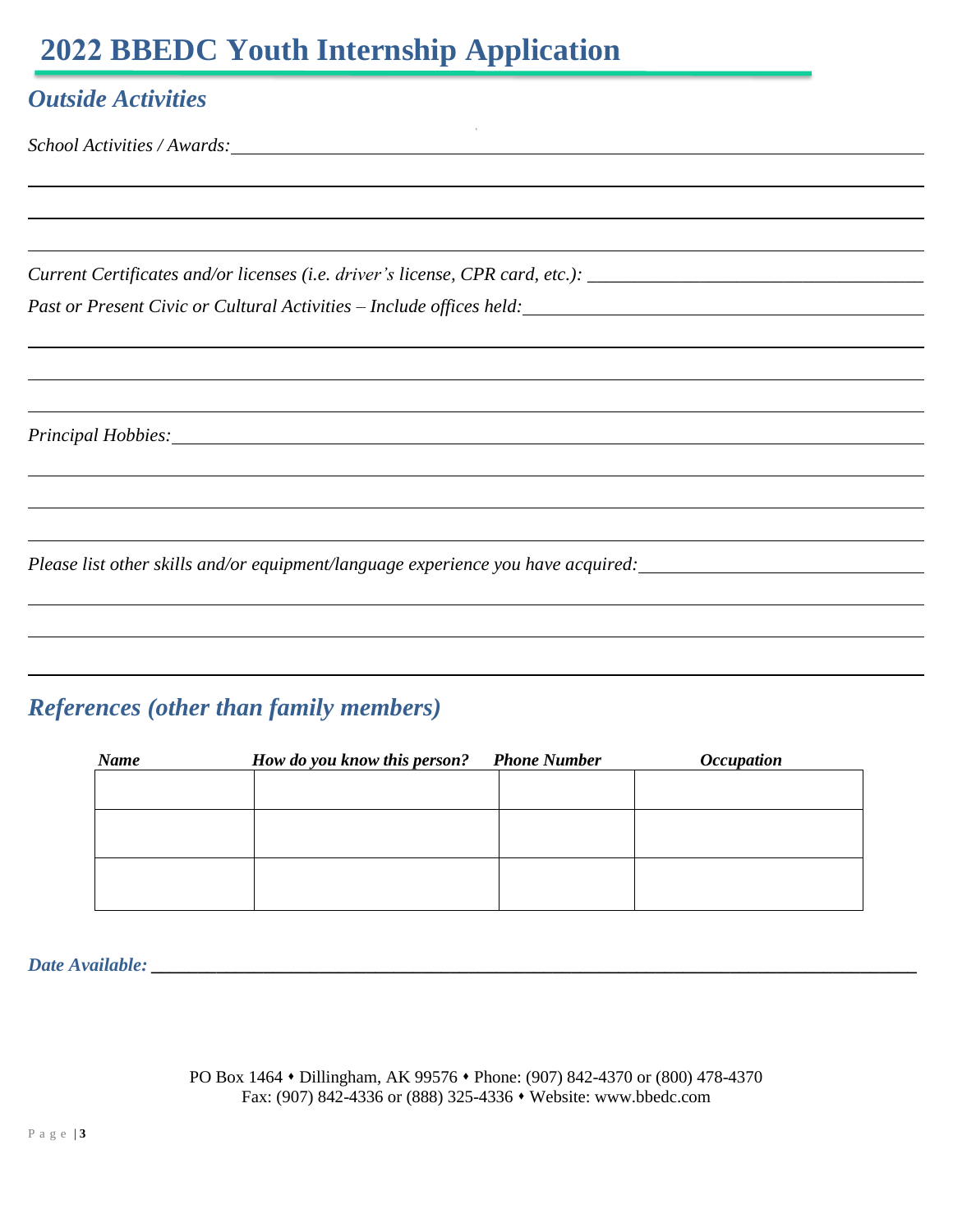### **Letter of Interest:**

Please include a letter of interest that is at least 250 words. Your letter of interest should give us some background information about you, what your interests are, and why you should be selected for this internship.

**Why did you apply for this program and how will it assist you?**

*An Equal Opportunity Employee: We are an equal opportunity employer, and we do not discriminate on the basis of race, religion, national origin, sex, age, handicap, marital status, or status as a disabled veteran. Information provided on this application will not be used for any discriminatory purposes.* 

*I hereby certify that the answers and other information on this application are true and correct and that I understand any misrepresentation or omission of facts on my part will be justification for separation from the company's service, if employed. I understand that my employment may be contingent upon receipt of an alien registration number, verification of birth, and any other pertinent information bearing upon my employment, and that my continued employment depends upon the will of the company or myself.*

*\_\_\_\_\_\_\_\_\_\_\_\_\_\_\_\_\_\_\_\_\_\_\_\_\_\_\_\_\_\_\_\_\_\_\_\_\_\_\_\_\_\_\_\_\_\_\_\_ \_\_\_\_\_\_\_\_\_\_\_\_\_\_\_\_\_\_\_\_\_\_\_\_\_\_\_\_\_\_\_\_\_\_\_\_\_\_\_\_\_\_*

*Signature Date*

PO Box 1464 • Dillingham, AK 99576 • Phone: (907) 842-4370 or (800) 478-4370 Fax: (907) 842-4336 or (888) 325-4336 • Website: www.bbedc.com